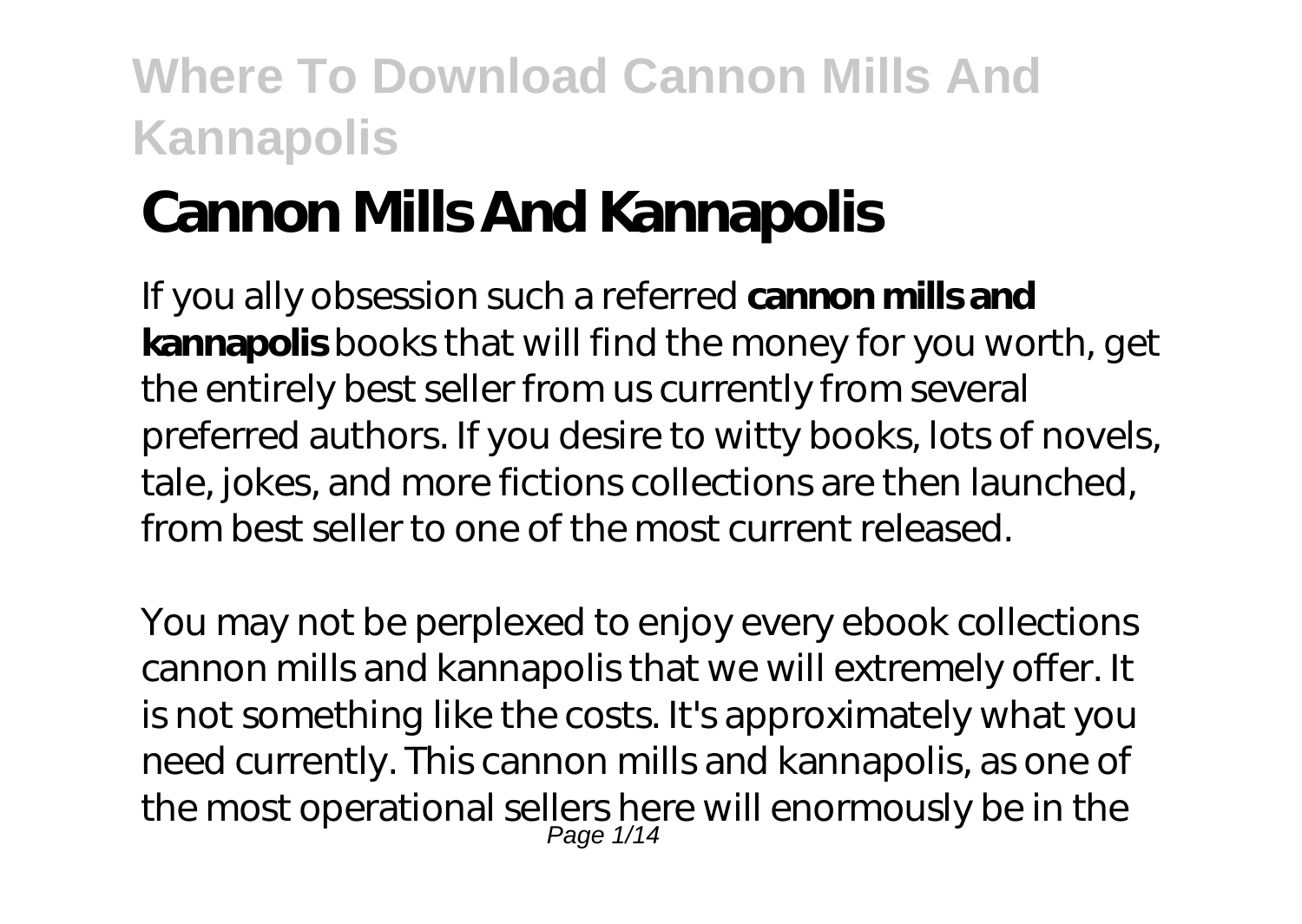middle of the best options to review.

cannon mills being blown up Scott's Collectibles, Kannapolis NC Kannapolis, 1941 (part 1) *Election day at Fieldcrest Cannon textile mill* **Kannapolis: from Cotton to Chromosomes.** *Cannon Mills Web Feature Promo* Visual History of Kannapolis, NC TroopsAtCannonMills *H. Lee Waters - Kannapolis, N.C., 1941 reel 1* Kannapolis - North Carolina - Downtown Drive *Cannon Mills Main Office Demolition, Kannapolis, N.C. Part 2 of 2* Cannon Mills Main Office Demolition, Kannapolis, N.C. Part 1 of 2 *BURGER KING* Kenyan Biryani, Grilled Sweetcorn, Coconut Water \u0026 freshly made Indian Street Food Naan Bread Wraps.*A Doctor Explains How to Make the Safest Face Mask* Preserving the Page 2/14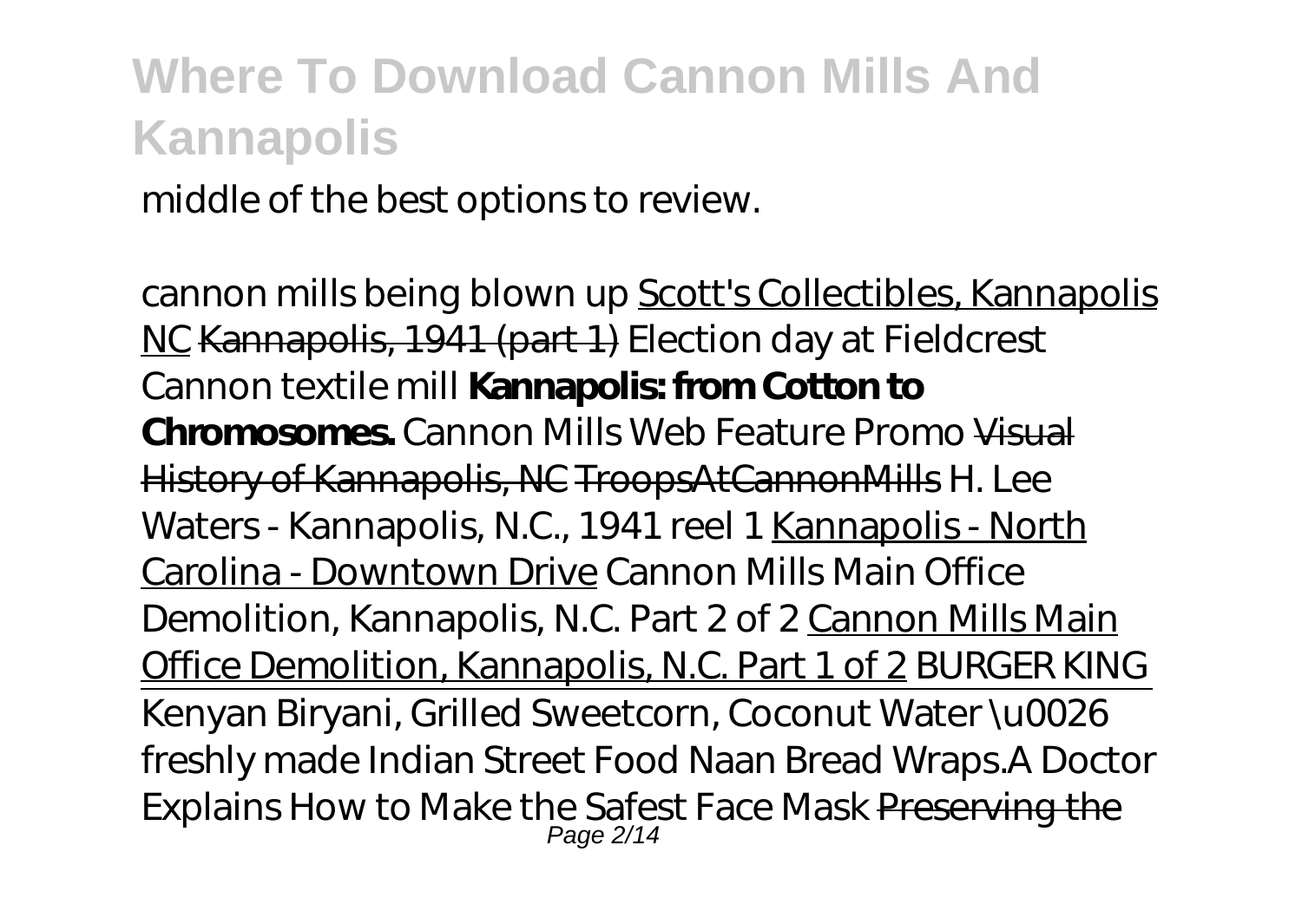History of Textile Industry in GASTON COUNTY NC Durham/Chapel Hill/Hillsborough/Pittsboro, NC Annual Young Life Banquet 2020 *Thomas Day House Museum on UNC-TV's North Carolina Now* Tar Heel Family, 1951 [MPF.32] Chuck McNallen Memorial Service NC WEEKEND | North Carolina Opera | UNC-TV Center works to make sure Oklahomans with disabilities have the chance to vote Family releases video of deadly N.C. police shooting

cannon mills implosion

The Montgomery Ward Building, Kannapolis, NC - Demolition 1990American Jobs Documentary North Carolina Labor History 2 - Cannon Mills *Carolina Impact: (Re)Made in the Carolinas - Textile Towns: Kannapolis (Feb. 20, 2018) A Walk Around the Old Neglected Kannapolis Train* Page 3/14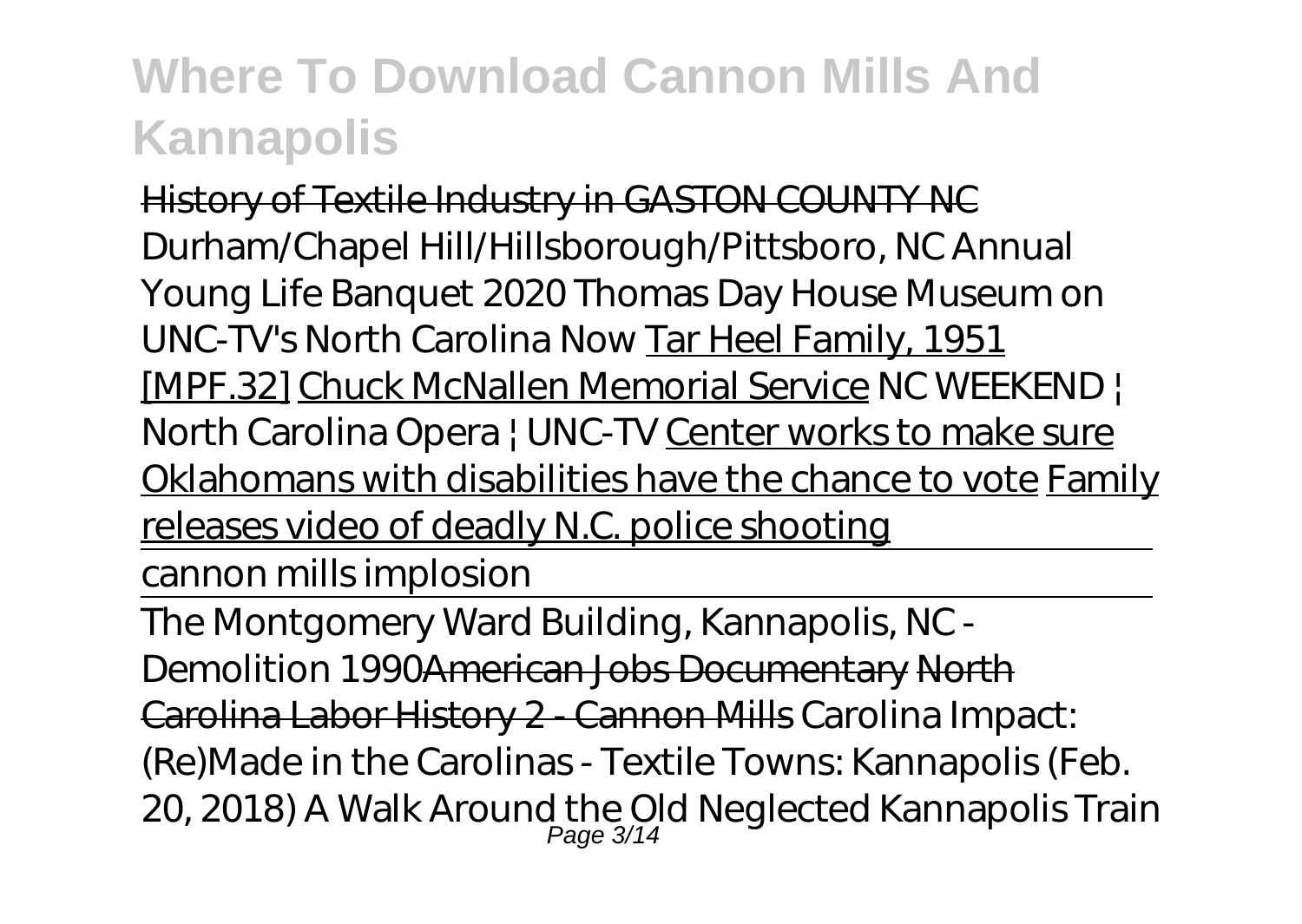#### *Station - 2017-HD Red, White and Blue for Unde Charlie* Cannon Mills And Kannapolis

The Cannon Mills Company was an American textile manufacturing company based in Kannapolis, North Carolina, that mainly produced towels and bed sheets. Founded in 1887 by James William Cannon, by 1914 the company was the largest towel and sheets manufacturer in the world. Cannon remained family-owned until 1982 when it was sold to Fieldcrest, becoming "Fieldcrest-Cannon". The recently formed company was sold to Pillowtex Corporation in 1997, which went into bankruptcy in July 2003. The remaining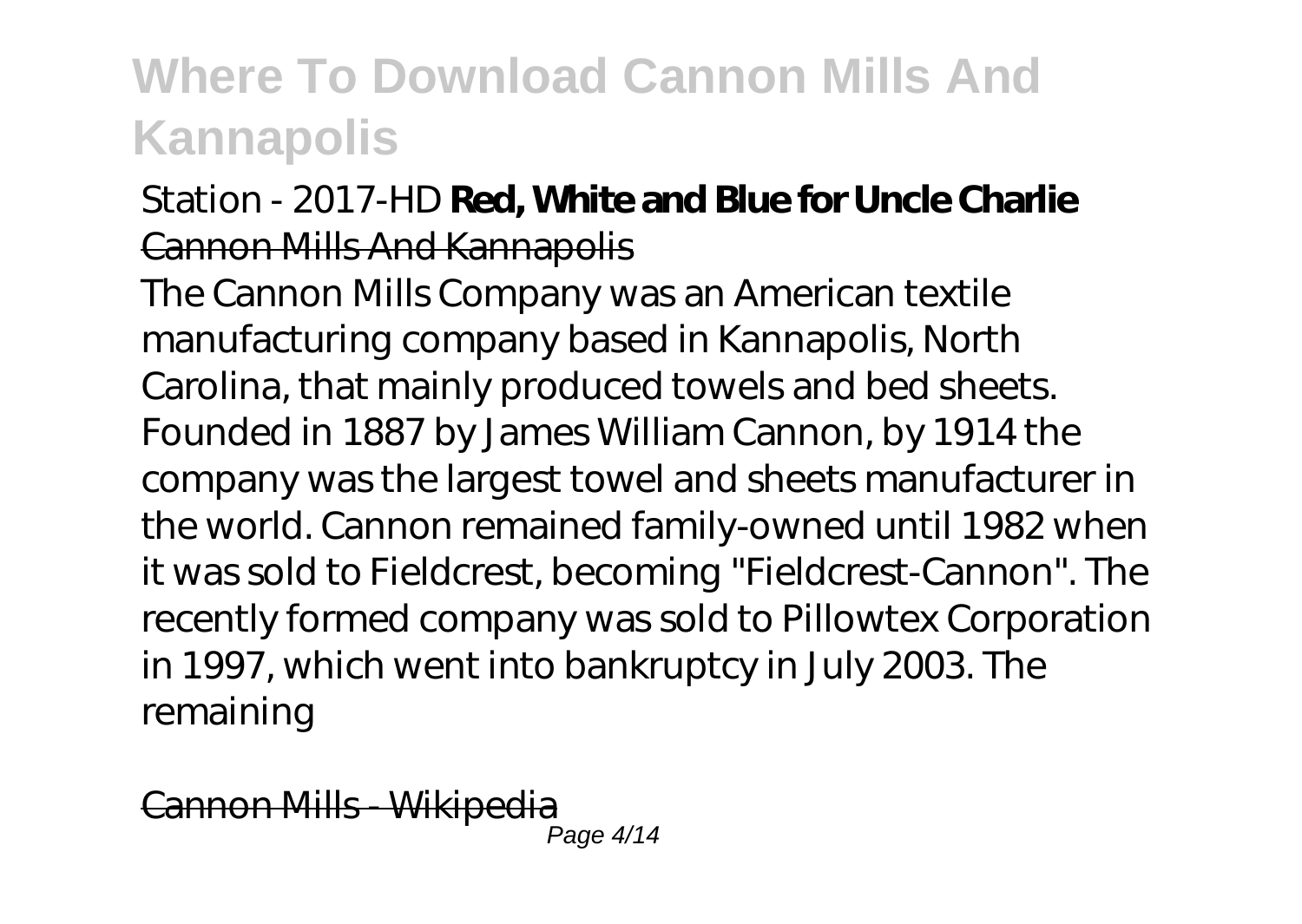Cannon Mills and Kannapolis by Dr. Timothy Vanderburg has been nominated for the internationally renown Hagley Prize in Business History, the Southern Historical Association's H. L Mitchell Award and the Ragan Old North State Award The book can be purchased through University of Tennessee Press, Barnes and Noble, and Amazon.com

Cannon Mills and Kannapolis:Persistent Paternalism in a ... Buy Cannon Mills and Kannapolis by Timothy W Vanderburg (ISBN: 9781621904298) from Amazon's Book Store. Everyday low prices and free delivery on eligible orders.

Cannon Mills and Kannapolis: Amazon.co.uk: Timothy W ... Buy Cannon Mills and Kannapolis: Persistent Paternalism in Page 5/14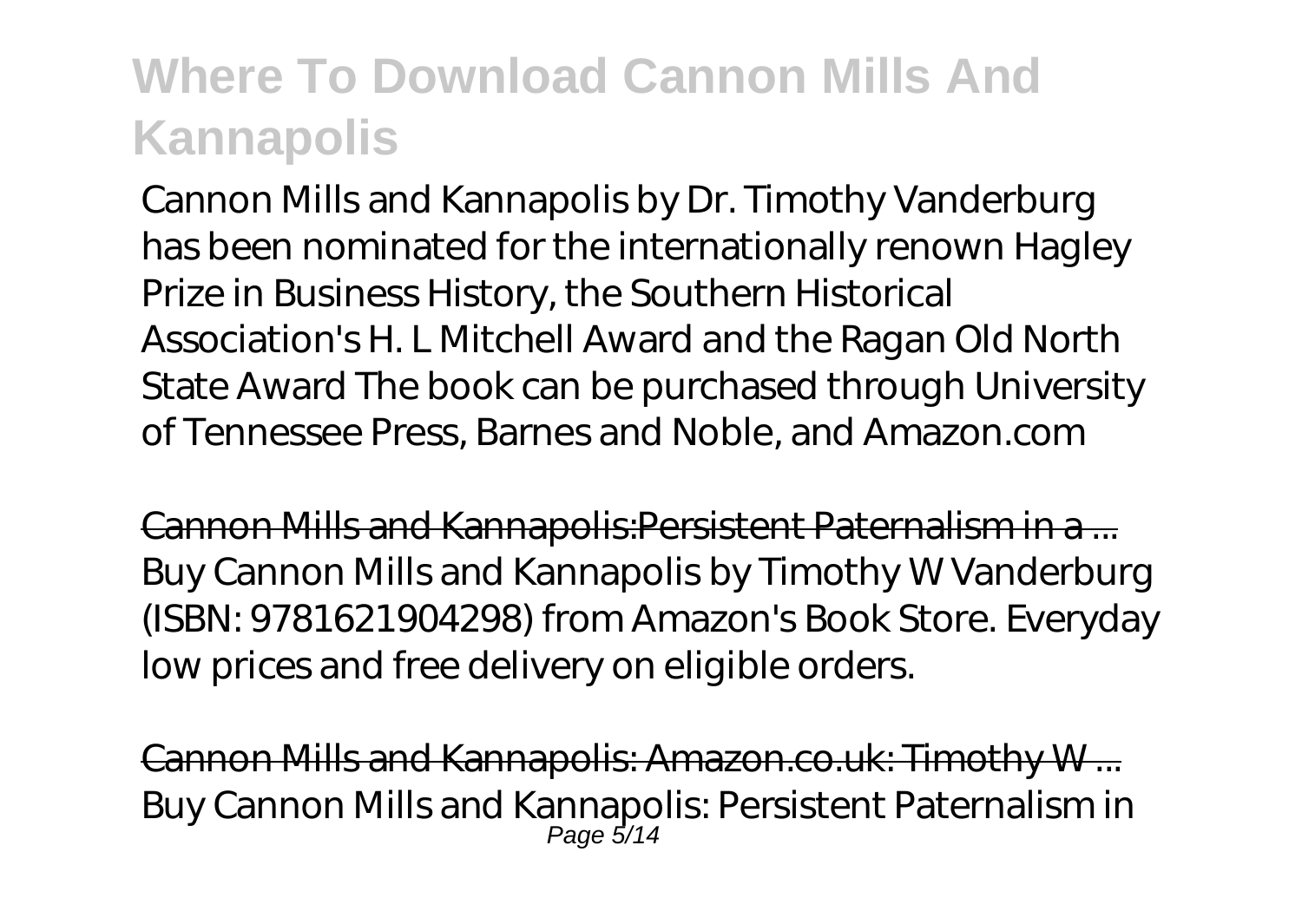a Textile Town by Timothy W. Vanderburg (ISBN: 9781572339729) from Amazon's Book Store. Everyday low prices and free delivery on eligible orders.

Cannon Mills and Kannapolis: Persistent Paternalism in a ... In Cannon Mills and Kannapolis, Tim Vanderburg critically examines the rise of the Cannon Mills textile company and the North Carolina community that grew up around it. Beginning with the founding of the company and the establishment of its mill town by James W. Cannon, the author draws on a wealth of primary sources to show how, under Cannon's paternalism, workers developed a collective identity and for generations accepted the limits this paternalism placed on their freedom.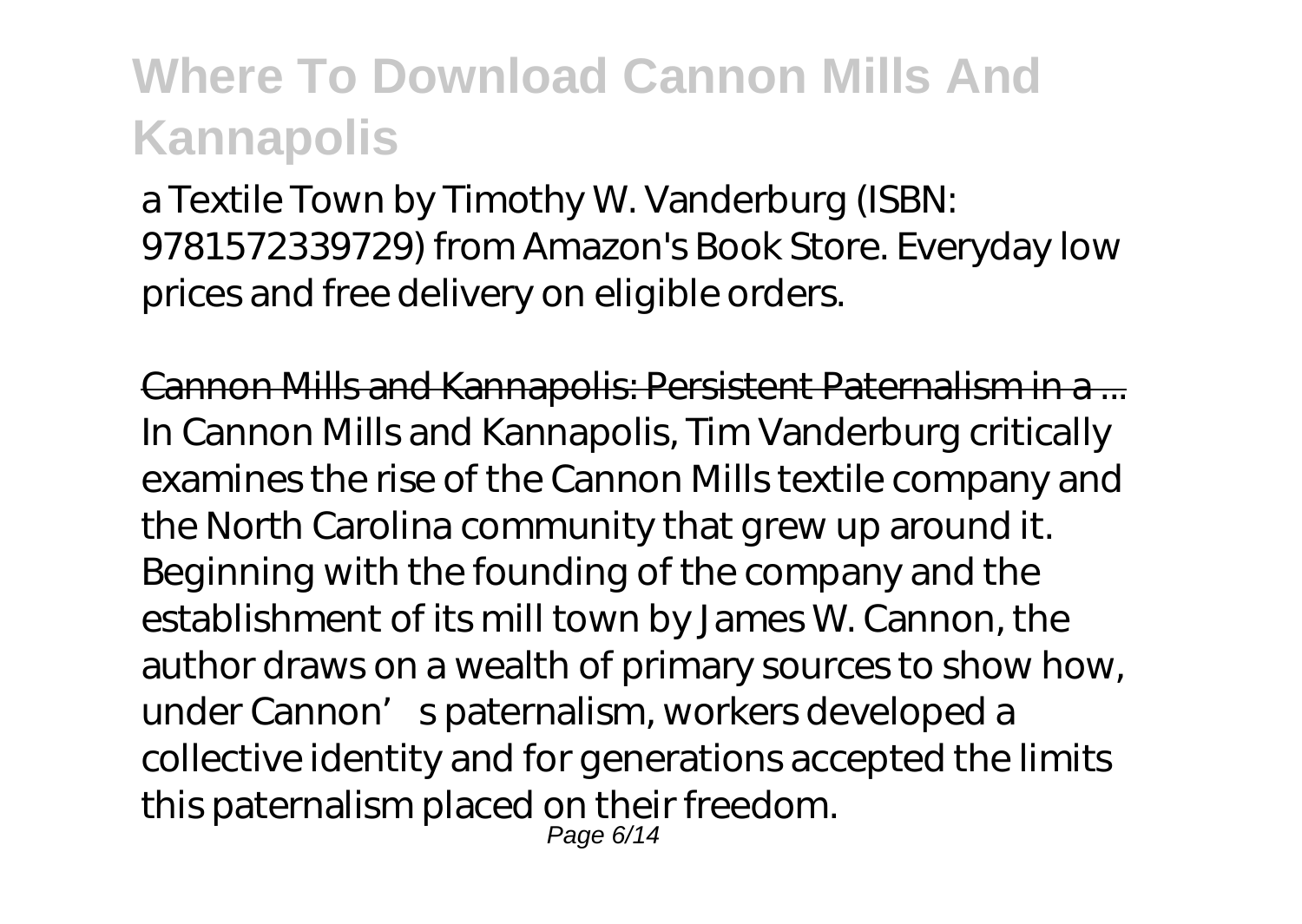#### Project MUSE - Cannon Mills and Kannapolis

Cannon Mills, Kannapolis, and Blacks : a reflection of racial attitudes in the South. The growth and maturity of Cannon Mills and Kannapolis : paternalism solidifies amid challenges. A time of upheaval : progressivism and World War I. Postwar downturn, labor unrest, and new management.

Cannon Mills and Kannapolis : persistent paternalism in a ... In Cannon Mills and Kannapolis, Tim Vanderburg critically examines the rise of the Cannon Mills textile company and the North Carolina community that grew up around it. Beginning with the founding of the company and the Page 7/14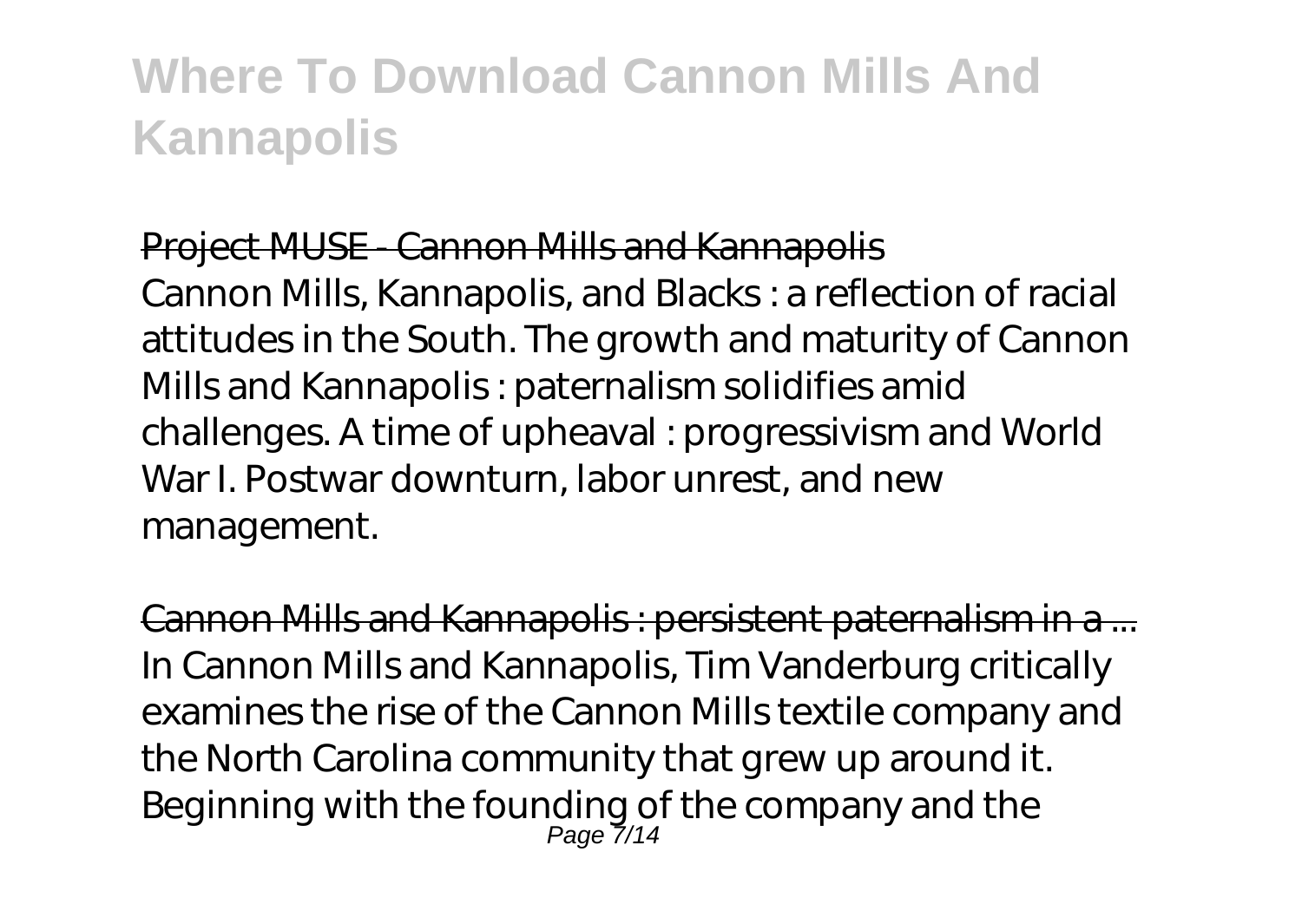establishment of its mill town by James W. Cannon, the author draws on a wealth of primary sources to show how, under Cannon' spaternalism, workers developed a collective identity and for generations accepted the limits this paternalism placed on their freedom.

Cannon Mills and Kannapolis: Persistent Paternalism in a ... The Birth of a Mill City. "You didn' t need an alarm clock to tell you it was time to go to work – you could hear the whistle blow for miles.". All areas of life in Kannapolis centered around the mill, and the entire town was built for a Cannon labor force. Three shifts worked around the clock, and in little time, Cannon Mills went from small-town employer to a giant of the textile industry. Page 8/14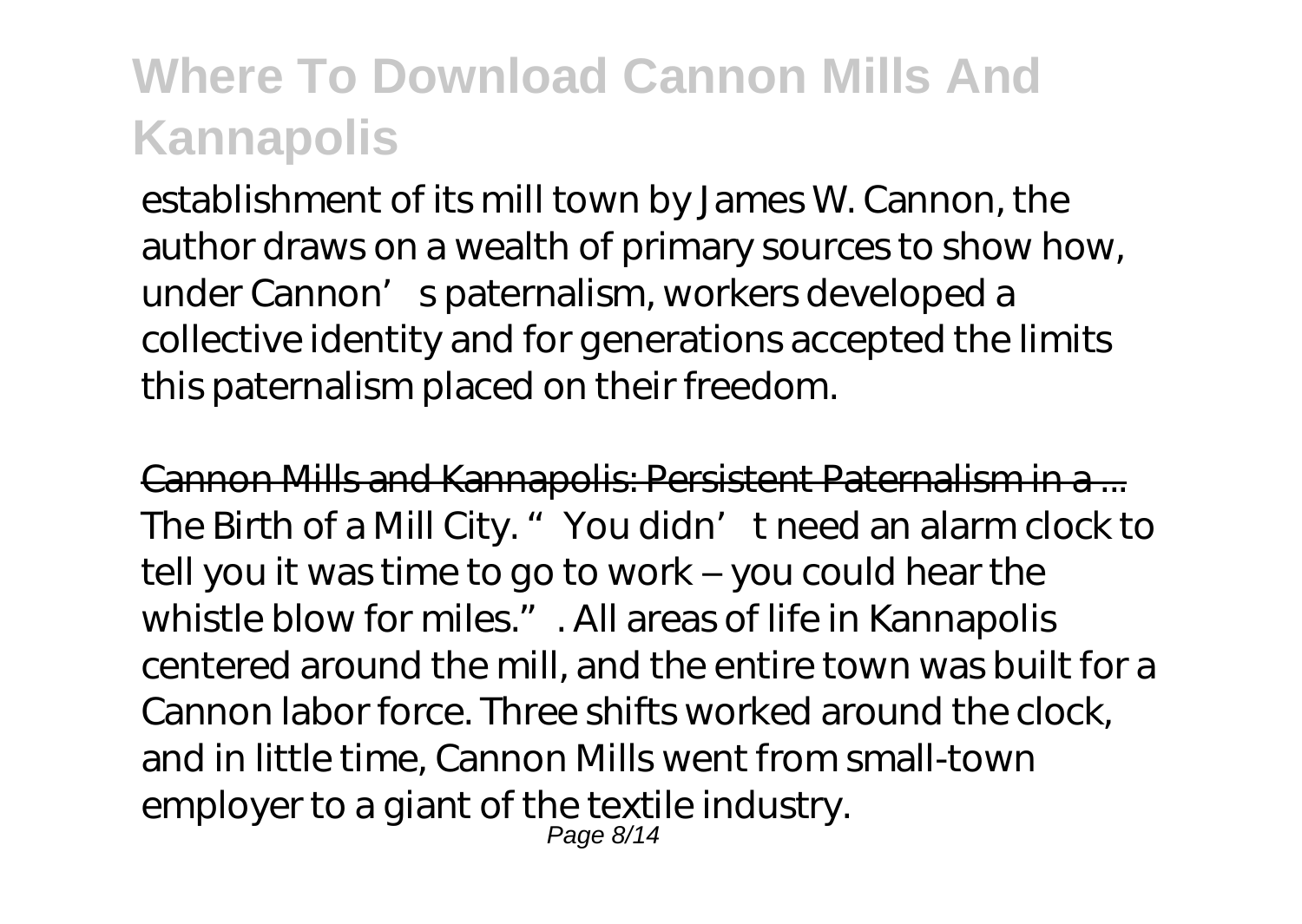Charles A. Cannon: A Mind for Business, A Heart for People. Cannon Mills And Kannapolis book review, free download. Cannon Mills And Kannapolis. File Name: Cannon Mills And Kannapolis.pdf Size: 4791 KB Type: PDF, ePub, eBook: Category: Book Uploaded: 2020 Oct 22, 06:01 Rating: 4.6/5 from 903 votes. Status: AVAII ABLE Last...

Cannon Mills And Kannapolis | azrmusic.net

Kannapolis ( $/k$  næp $s$ ) is a city in Cabarrus and Rowan counties, in the U.S. state of North Carolina, northwest of Concord and northeast of Charlotte and is a suburb in the Charlotte metropolitan area.The city of Kannapolis was incorporated in 1984. The population was 42,625 at the Page 9/14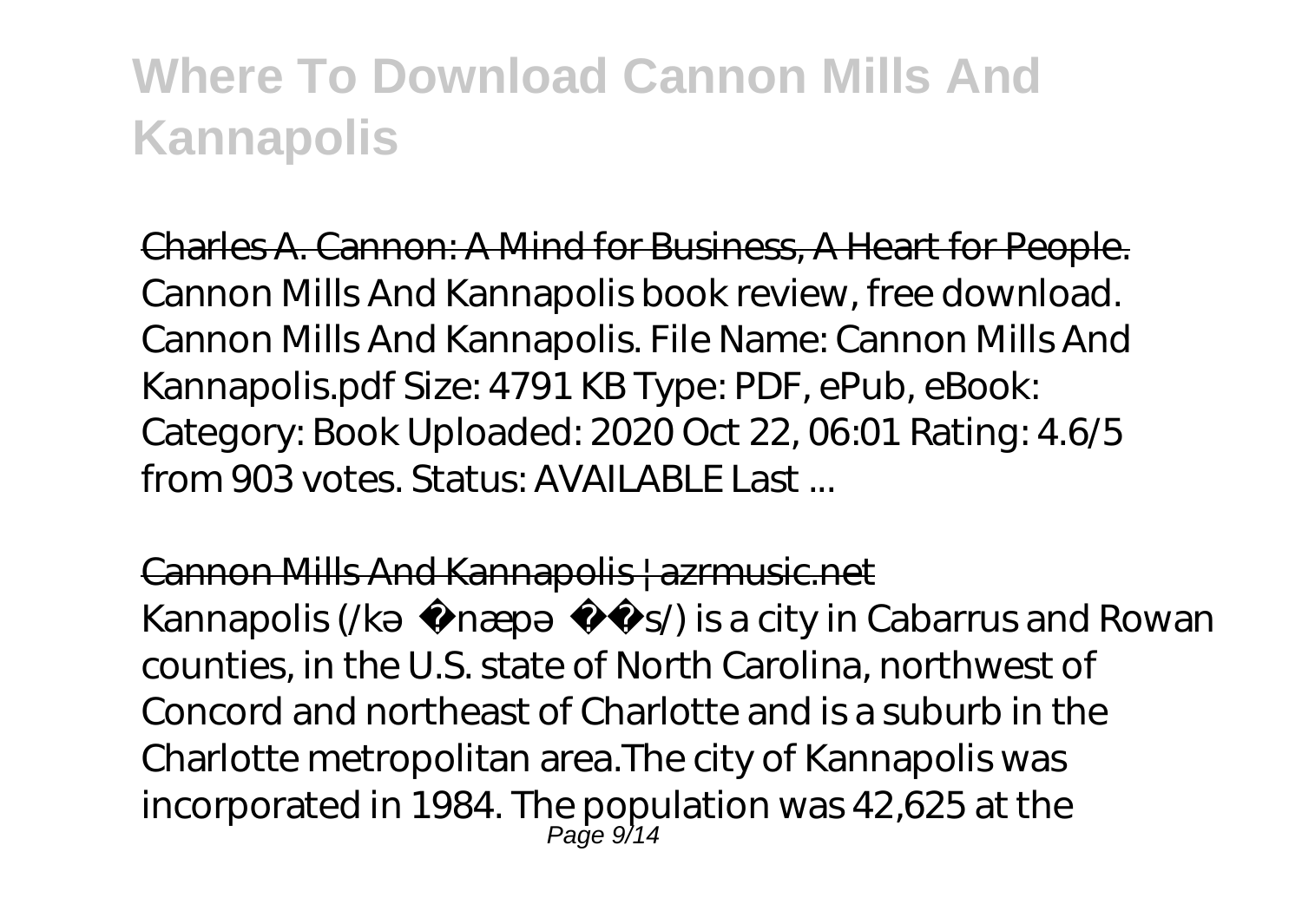2010 census, which makes Kannapolis the 20th largest city in North Carolina.

Kannapolis, North Carolina - Wikipedia In Cannon Mills and Kannapolis, Tim Vanderburg critically examines the rise of the Cannon Mills textile company and the North Carolina community that grew up around it. Beginning with the founding of the company and the establishment of its mill town by James W. Cannon, the author draws on a wealth of primary sources to show how, under Cannon's paternalism, workers developed a collective identity and for generations accepted the limits this paternalism placed on their freedom.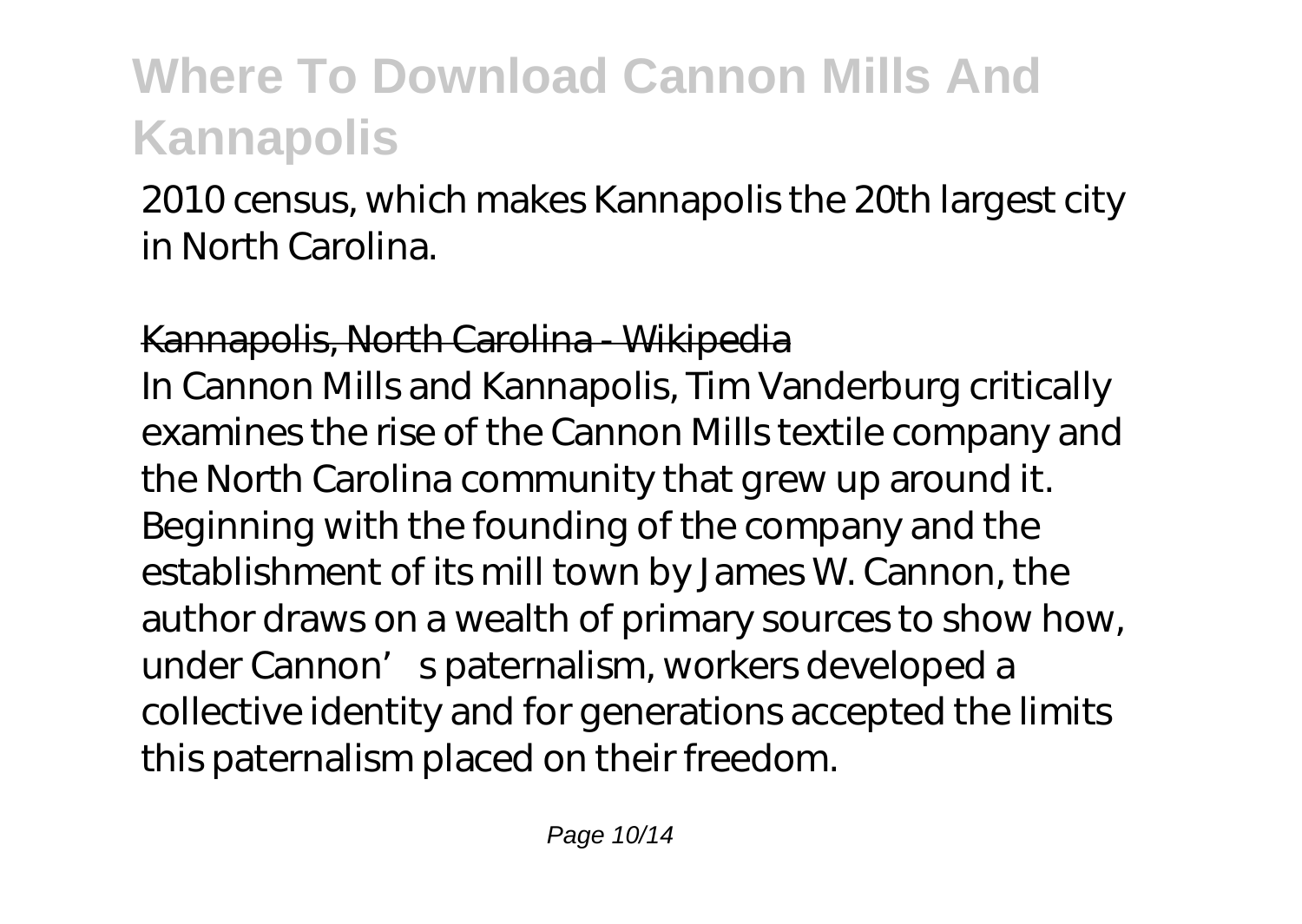Cannon Mills and Kannapolis | University of Tennessee Press The Kannapolis Cannon Ballers brings their inaugural Field of Honor® display to Atrium Health Ballpark. November 2nd-11th the Field of Honor® display of U.S. Flags brings volunteers, residents ...

#### Kannapolis Cannon Ballers | MiLB.com

Cannon Mills Company, Kannapolis NC. About the Film. In an effort to preserve an important part of history, an educational documentary was created about Charles A. Cannon. More than an ode to Cannon, the film provides an in-depth look at an important piece of U.S. industrialist history.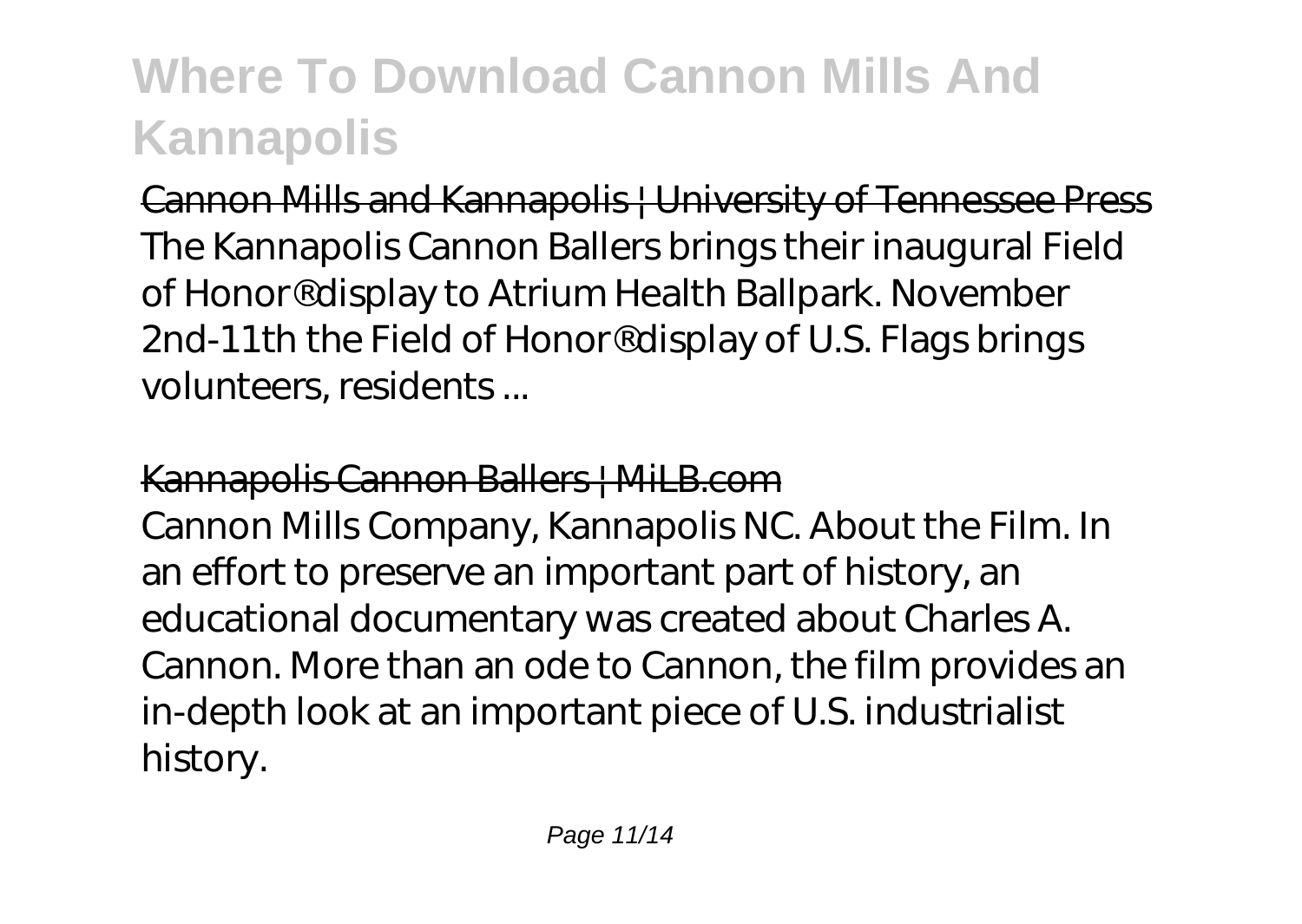Cannon Mills Company, Kannapolis NC - Charles A. Cannon The community became the quintessential "company town" of Kannapolis. A 1928 consolidation of nine textile plants into the Cannon Mills Company helped the business survive the Depression. Cannon continued to add to its family of mills throughout most of the twentieth century, buying such companies as Maiden Knitting Mills (1969), Wiscassett Mills Company (1978), and Beacon Manufacturing (1978).

#### Cannon Mills | NCpedia

The whistle was formerly used at Cannon Mills and its subsequent iterations in Kannapolis. Ed Robinette, museum curator for Kannapolis History Associates, said "Major" was recovered by Randy...

Page 12/14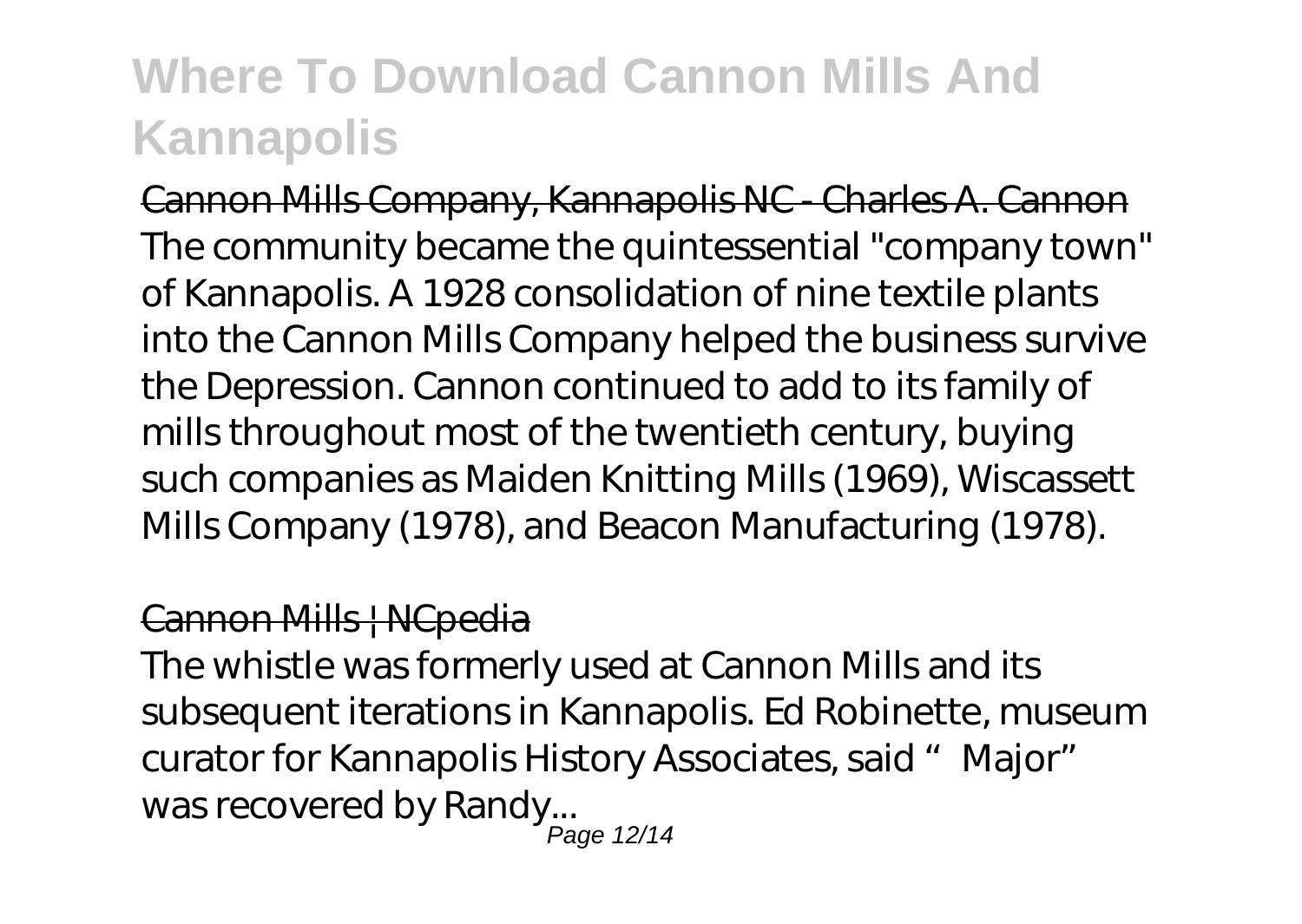Cannon Mills' whistle sounds again, brings nostalgia with ... The closing of Cannon Mills textile factory in Kannapolis was the largest one-day layoff in North Carolina history. Entire households lost their incomes in a flash. Once the world's largest producer of towels and sheets, Kannapolis transformed from a bustling middle-class community to a town with an uncertain future.

Transforming a Textile Town: An Experiment to Revitalize ... Arlene "Mawmaw" was born June 16, 1922 in Kannapolis, NC to Jonathan Worth Hare and Mae Christine Murph Hare. She graduated from Cannon High School in 1938. She worked in the cotton lab at Cannon Mills prior to her Page 13/14